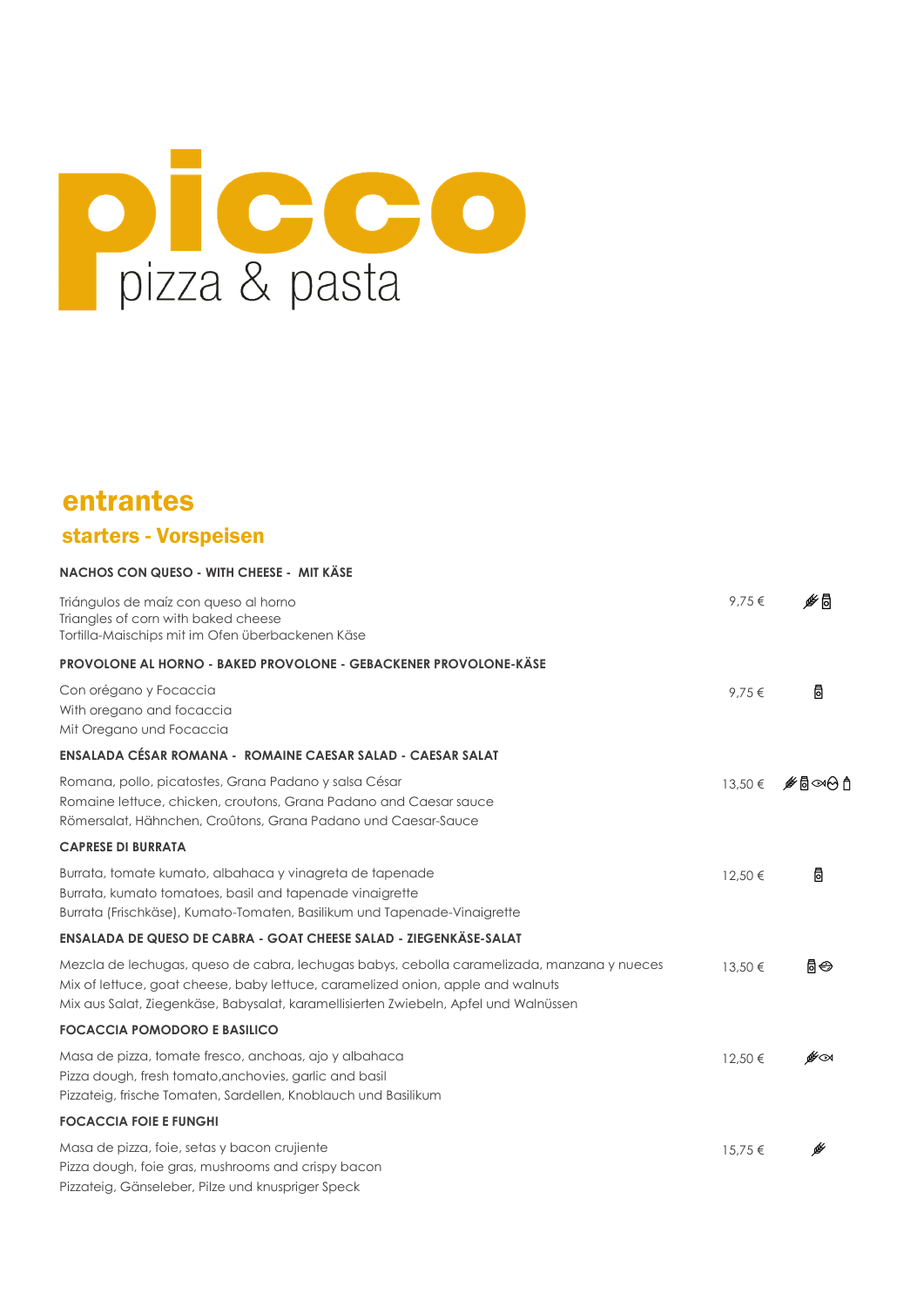# pizzas

| "Todas nuestras pizzas llevan una base de tomate, orégano y mozzarella"<br>"All our pizzas have a tomato, oregano and mozzarella base"<br>"Alle unsere Pizzas haben als Basis Tomatensauce, Oregano und Mozarella" |         |     |
|--------------------------------------------------------------------------------------------------------------------------------------------------------------------------------------------------------------------|---------|-----|
| <b>GRAND FATHER</b>                                                                                                                                                                                                |         |     |
| Tomate y queso - Tomato and cheese - Tomate und Käse                                                                                                                                                               | 14,50 € | է⊯  |
| <b>PROSCIUTTO</b>                                                                                                                                                                                                  |         |     |
| Jamón york - Cooked ham - Gekochter Schinken                                                                                                                                                                       | 15,50€  | է⊯  |
| <b>SAN DIEGO</b>                                                                                                                                                                                                   |         |     |
| Jamón york y champiñones<br>Cooked ham and mushrooms - Gekochter Schinken und Champignons                                                                                                                          | 15,95€  | ∲ ∂ |
| CINCO QUESOS - FIVE CHEESES - FÜNF KÄSE                                                                                                                                                                            |         |     |
| Emmenthal, Mozzarella, Cheddar, Gorgonzola y Queso de Cabra<br>Emmental, mozzarella, cheddar, gorgonzola and goat cheese<br>Emmentaler, Mozzarella, Cheddar, Gorgonzola und Ziegenkäse                             | 18,50 € | է⊯  |
| <b>TEJANA - TEXAN</b>                                                                                                                                                                                              | 17,20€  | է₿∞ |
| Atún, cebolla y aceitunas - Tuna, onion and olives - Thunfisch, Zwiebel und Oliven                                                                                                                                 |         |     |
| <b>GAMBONA - PRAWN - GARNELEN</b>                                                                                                                                                                                  |         |     |
| Langostinos, aceite de ajo y perejil<br>Prawns, garlic oil and parsley - Riesengarnelen, Knoblauchöl und Petersilie                                                                                                | 19,50 € | ⊯§® |
| TÍO SAM - UNCLE SAM - ONKEL SAM                                                                                                                                                                                    |         |     |
| Pollo BBQ, Bacon y cebolla<br>BBQ chicken, bacon and onion - BBQ Hähnchen, Bacon und Zwiebel                                                                                                                       | 17,50 € | ∲ ∂ |
| <b>FROGGI</b>                                                                                                                                                                                                      |         |     |
| Jamón Ibérico, rodajas de tomate, rúcula y parmesano<br>Iberian ham, tomato slices, rocket and parmesan<br>Serrano-Schinken, Tomatenscheiben, Rucola und Parmesan                                                  | 18,50 € | է⊯  |
| <b>TAGLIATA</b>                                                                                                                                                                                                    |         |     |
| Entrecot, boconchino, tomate cherry, rúcula y Grano Padano<br>Entrecote, boconchino, cherry tomato, arugula and Grano Padano<br>Entrecote, Boconchino, Kirschtomate, Rucola und Grano Padano                       | 20,50 € | ∲₿  |
| <b>MY WAY</b>                                                                                                                                                                                                      |         |     |
| Pera, Gorgonzola, Bacon y nueces<br>Pear, gorgonzola, bacon and walnuts - Birne, Gorgonzola, Bacon und Nüsse                                                                                                       | 18,50 € | է₿  |
| <b>TOP</b>                                                                                                                                                                                                         |         |     |
| Solomillo picante, jamón york, champiñones, bacón y cebolla<br>Spicy sirloin, ham, mushrooms, bacon and onion<br>Pikantes Filet, gekochter Schinken, Champignons, Bacon und Zwiebel                                | 18,50€  | է⊯  |
| <b>VEGETARIANA</b>                                                                                                                                                                                                 |         |     |
| Berenjena, calabacín, championes, tomate en dados y aceite de oliva<br>Aubergine, courgette, mushrooms, diced tomatoes and olive oil<br>Auberginen, Zucchini, Champignons, Tomatenwürfel und Olivenöl.             | 16,75€  | է⊯  |
| A SU GUSTO - TO YOUR TASTE - NACH IHREM GESCHMACK                                                                                                                                                                  | 19,50€  | է⊯  |
| Ingredientes elegidos por usted - Ingredients chosen by you - Zutaten nach Ihren Wünschen                                                                                                                          |         |     |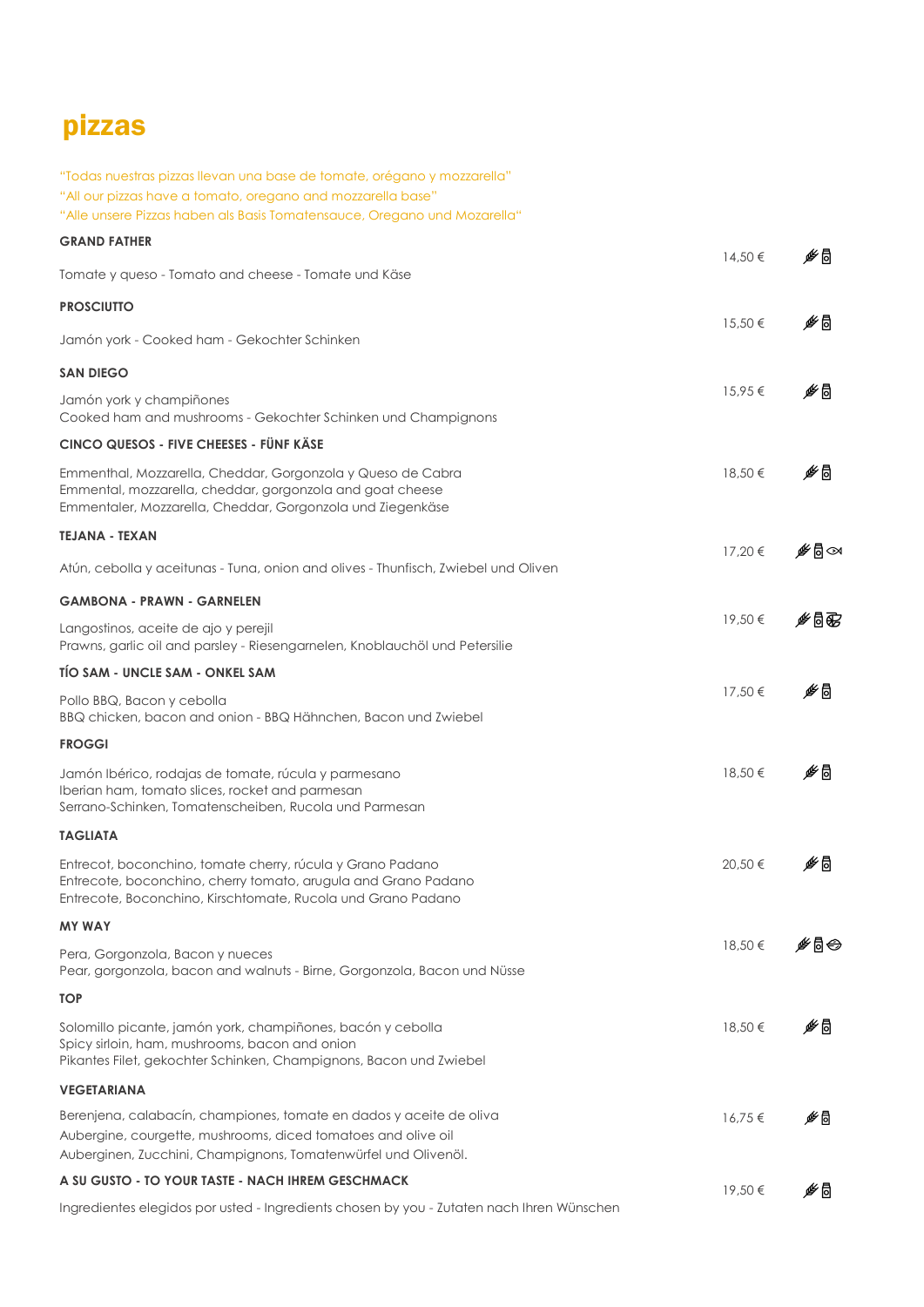## pizzas calzone

#### CALZONE IL CAPO

| Tomate, mozzarella, orégano, guindillas, salsa boloñesa, pimiento y cebolla<br>Tomato, mozzarella, oregano, chilli peppers, bolognesa sauce, pepper and onion<br>Tomate, Mozzarella, Oregano, Chilischoten, Bolognesesauce, Paprika und Zwiebel                                                                                                                           | 17,50 €     | ิ⊯ิ® |
|---------------------------------------------------------------------------------------------------------------------------------------------------------------------------------------------------------------------------------------------------------------------------------------------------------------------------------------------------------------------------|-------------|------|
| CALZONE MEDITERRÁNEA - MEDITERRANEAN CALZONE - CALZONE MEDITERRAN                                                                                                                                                                                                                                                                                                         |             |      |
| Tomate natural rallado, mozzarella, orégano, ajo, albahaca fresca,<br>jamón serrano y aceite de oliva virgen extra.<br>Grated natural tomato, mozzarella, oregano, garlic, fresh basil,<br>serrano ham and extra-virgin olive oil<br>Geraspelte und geschälte Tomaten, Mozzarella, Oregano, Knoblauch, frischer Basilikum,<br>Serranoschinken und Olivenöl (virgen extra) | 18,25 €     | ⊯ ⊌  |
| A SU GUSTO - TO YOUR TASTE - NACH IHREM GESCHMACK                                                                                                                                                                                                                                                                                                                         | 19,50€      | ∲ §  |
| Ingredientes elegidos por usted - Ingredients chosen by you - Zutaten nach Ihren Wünschen                                                                                                                                                                                                                                                                                 |             |      |
| <b>pastas</b>                                                                                                                                                                                                                                                                                                                                                             |             |      |
| <b>SPAGUETTI</b>                                                                                                                                                                                                                                                                                                                                                          | 13,50 €     | ⊯⊗   |
| <b>PENNE</b>                                                                                                                                                                                                                                                                                                                                                              | 13,50 €     | ⊯⊝   |
| <b>TAGLIATELLI</b>                                                                                                                                                                                                                                                                                                                                                        | 13,50 €     | ∯⊕   |
| <b>GNOCCHI DE PATATA</b>                                                                                                                                                                                                                                                                                                                                                  | 13,50 €     | է    |
| <b>RAVIOLO DE CARNE</b><br><b>MEAT RAVIOLO - RAVIOLO MIT FLEISCH</b>                                                                                                                                                                                                                                                                                                      | $14,25 \in$ | ∯⊕   |
| <b>TORTELLINI DE VERDURA</b><br>VEGETABLE TORTELLINI - TORTELLINI MIT GEMÜSE                                                                                                                                                                                                                                                                                              | 13,50 €     | ⊯⊝   |

# salsas a elegir

### sauces to choose - Saucen nach Wahl

#### BOLOGNESA

Salsa de tomate con carne Tomato sauce with meat Tomatensauce mit Fleisch

#### POMODORO

Salsa de tomate y albahaca Tomato sauce and basil Tomatensauce und Basilikum

#### CARBONARA

Salsa de nata y bacón Cream sauce and bacon Sahnesauce und Bacon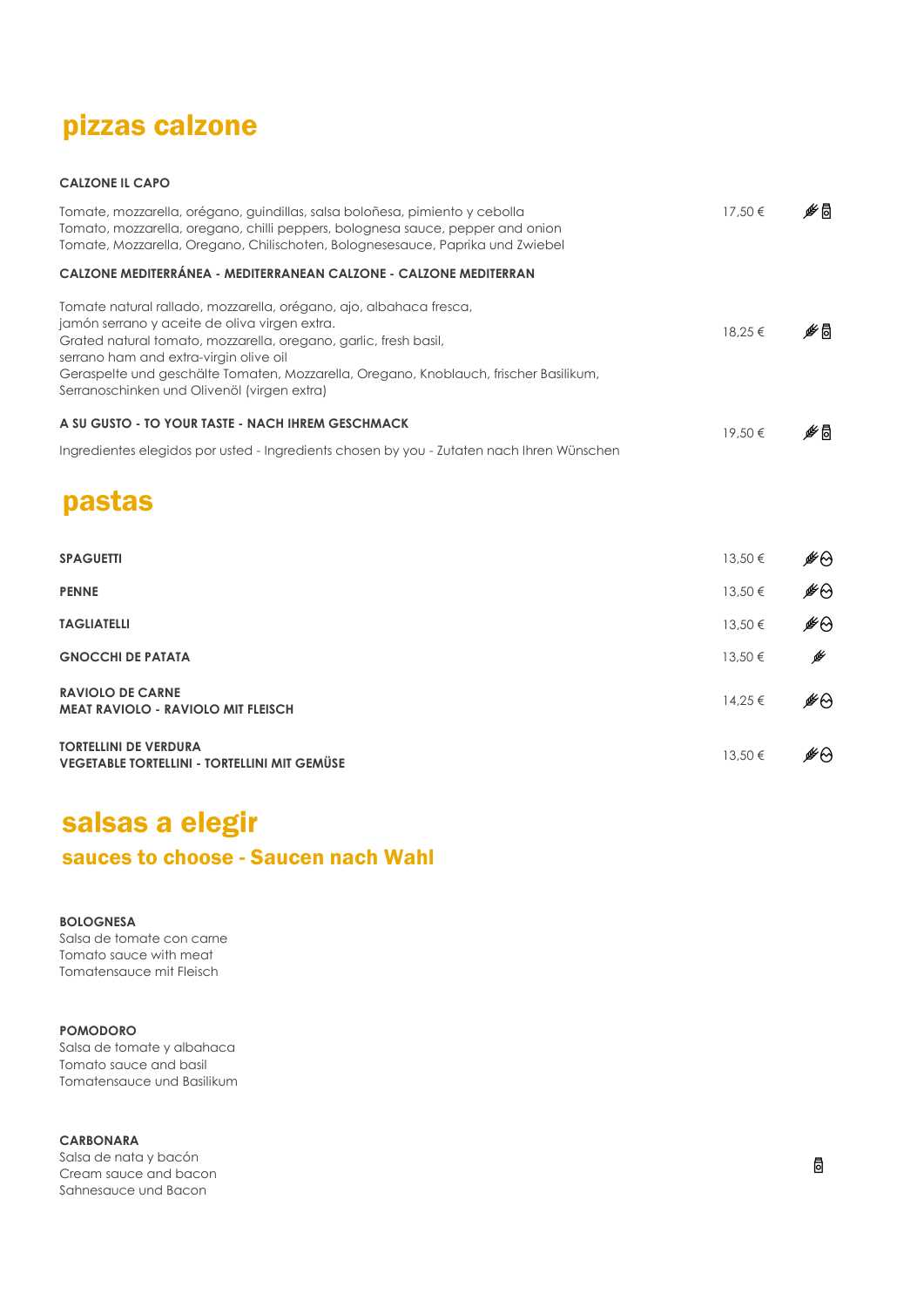AGLIO E OLIO

Salsa de ajo y aceite Garlic and oil sauce Knoblauchsauce und Öl

| <b>PESTO</b>                                                                                                     |             |      |
|------------------------------------------------------------------------------------------------------------------|-------------|------|
| Albahaca fresca, piñones, parmesano<br>Fresh basil, pine nuts, parmesan                                          |             | 咼    |
| Frisches Basilikum, Palmherzen, Parmesan                                                                         |             |      |
| <b>CUATRO QUESOS - FOUR CHEESES - QUATTRO FORMAGGI</b>                                                           |             |      |
| Emmental, Mozzarella, Gorgonzola y Queso de Cabra                                                                |             |      |
| Emmental, mozzarella, gorgonzola and goat cheese                                                                 |             | 咼    |
| Emmentaler, Mozzarella, Gorgonzola und Ziegenkäse                                                                |             |      |
| <b>TARTUFO - TRÜFFEL</b>                                                                                         |             |      |
| Crema de leche, champiñones, pimienta y crema de trufa negra<br>Cream, mushrooms, pepper and black truffle cream |             | 咼    |
| Sahne, Champignons, Pfeffer und schwarze Trüffelcreme                                                            |             |      |
| especial picco                                                                                                   |             |      |
| <b>RIGATONI PUTTANESCA</b>                                                                                       |             |      |
| Pasta de grano duro de forma de tubo con salsa de tomate, anchoas,<br>alcaparras y aceitunas negras              | $14,75 \in$ | ⊯⇔∞  |
| Tube shaped hard grain pasta with tomato sauce, anchovies, capers and black olives                               |             |      |
| Röhrenförmige Hartkornnudeln mit Tomatensauce, Sardellen, Kapern und schwarzen Oliven                            |             |      |
| <b>SPAGHETTI FRUTTI DI MARE</b>                                                                                  |             |      |
| con salsa de tomate y mariscos                                                                                   | $16.25 \in$ |      |
| with tomato sauce and seafood                                                                                    |             |      |
| mit Tomatensauce und Meeresfrüchten                                                                              |             |      |
| <b>RAVIOLO TARTUFUNGO CON SALSA DE FOIE</b>                                                                      |             |      |
| <b>TARTUFUNGO RAVIOLI WITH FOIE SAUCE</b>                                                                        |             |      |
| STEINPILZ-TRÜFFEL-RAVIOLI MIT FOIE SAUCE                                                                         | 15,70 €     | ิิ⊯ค |
| Cuadros de pasta de harina y huevo, rellenos de boletus y trufa con salsa ligera de foie                         |             |      |
| Squares of flour and egg pasta, stuffed with boletus and truffle with light foie sauce                           |             |      |
| Eierteigwaren gefüllt mit Steinpilzen und Trüffel mit leichter Foie-Sauce                                        |             |      |
| ___                                                                                                              |             |      |

## Nuestra especialidad de carne Our meat specialty - Unsere Fleischspezialität

#### COTOLETTA ALLA MILANESE

Autentica Milanesa de ternera lechal mallorquina Authentic Milanesa of Majorcan suckling veal Authentische Milanesa vom mallorquinischen Milchkalb 23,90 € ⊮⊖®